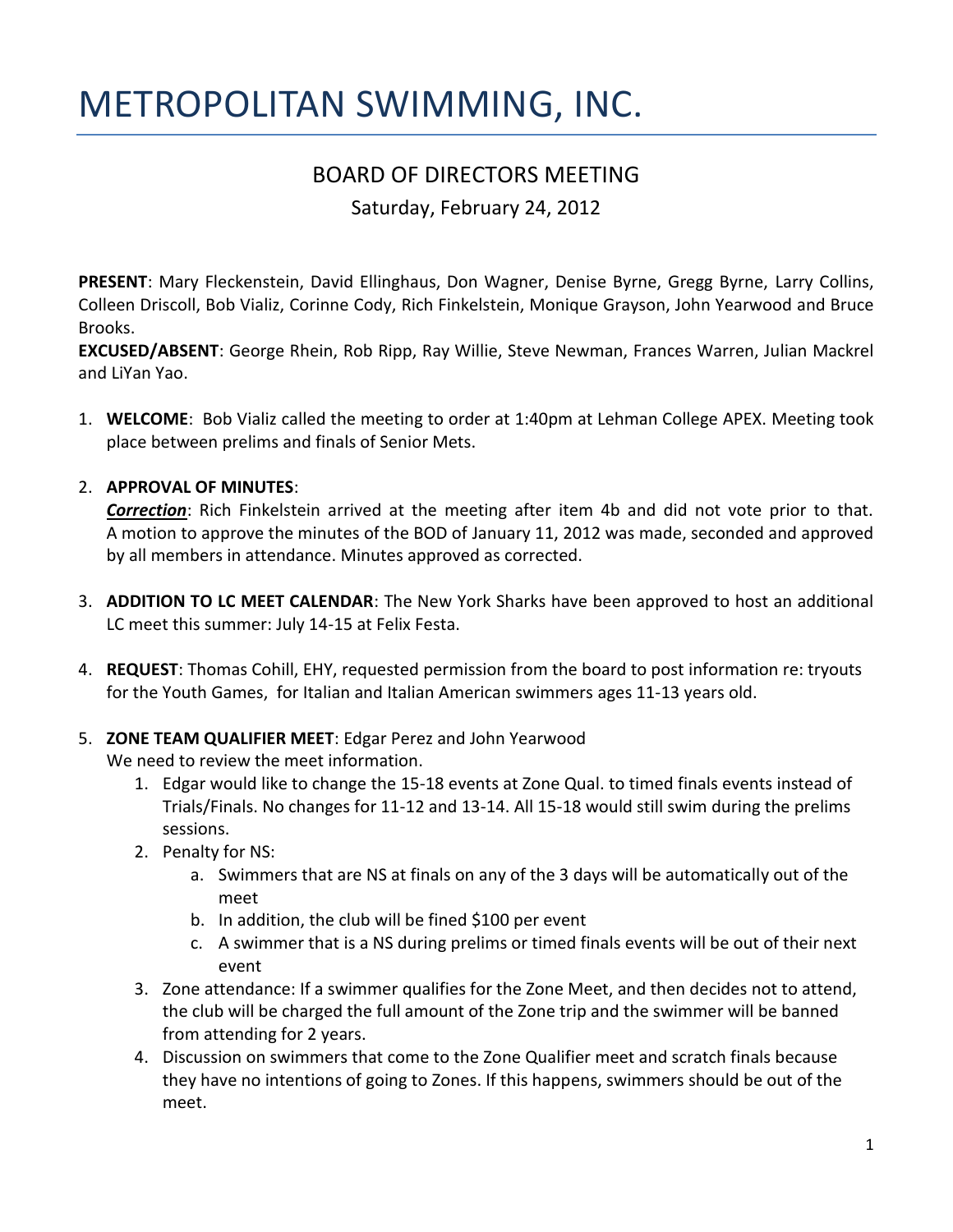#### 6. **HALL OF FAME**:

Bob Vializ announced the names of the Class of 2012: **Barry Roffer** and **Monique Grayson**! The Hall of Fame Induction and the Ceremony for the 2012 Awards Winners will be held May 3<sup>rd</sup>, 2012 at Riccardo's by the Bridge in Astoria, Queens. More information will follow.

#### 7. **OPEN WATER:**

- 1. Bea Hartigan is asking for a sanction # for an Open Water Meet. Bea will be asked to send in the paperwork.
- 2. Bruce Brooks announced that there will be an Open Water Clinic for Officials
- 3. Colleen Driscoll: Colleen would like to see more participation from the age group swimmers The Open Water meet will be held on June 24 at West Neck Beach in Huntington, NY. Last year's meet was great and very well run and safety was excellent! Events for Age Groups will be 400 meters for 10-unders; 1 mile for 11-12 and 1 or 2 miles for 13-overs.

#### 8. **PROPOSAL FOR STIPENDS**: Corinne Cody

Proposal for Travel Stipends for Swimmers:

- 1. Speedo Champion Series (Sectionals): \$200
- 2. Juniors 3 levels:
	- i. USA-S Summer Junior Nationals: \$800
	- ii. USA-S Winter Junior Nationals: \$500
	- iii. NCSA Junior Nationals: \$400
- 3. Seniors:
	- i. USA-S Summer Nationals: \$1,000
	- ii. USA-S Winter Nationals: \$600
	- iii. US Open: \$1,000
	- iv. Word Championship Trials: \$1,000
	- v. Open Water 10 K: \$500
	- vi. Open Water 5 K: \$350
- 4. Olympic Trials: \$1,500 (as voted on by LSC, not by %)

Where would the money come from: David Ellinghaus made a motion to accept the above proposal and the increase the surcharge for Senior Mets from \$2 to \$10, and the surcharge for Junior Olympics from \$1 to \$5 (this would also help for funding the Zone Team). Motion was seconded and accepted. **Motion carries**. This will be proposed at the HOD in May.

Another proposal is that the Travel Stipend should be made payable to the swimmers or their parents, not to the clubs (unless the Clubs paid for everything). Checks should be tied to the receipts. The Travel Reimbursement form will be posted on the Metro Web Site so that parents can see it and be aware of it. It was also suggested that the information about Athletes Travel Reimbursement should be included in heat sheets at Senior Mets.

### 9. **DIVERSITY REPORT**:

The NYC Recreation Department will be joining Metropolitan Swimming in September 2012. At the present moment they are looking at about 30 swimmers and 2-3 coaches. Ray Willie will be working with John Hutchins to help him commit to his plan. Tentative plans: On April 15<sup>th</sup> Anthony Erwin will be helping Metropolitan Swimming by having a Clinic for the NYC Rec. department athletes who will